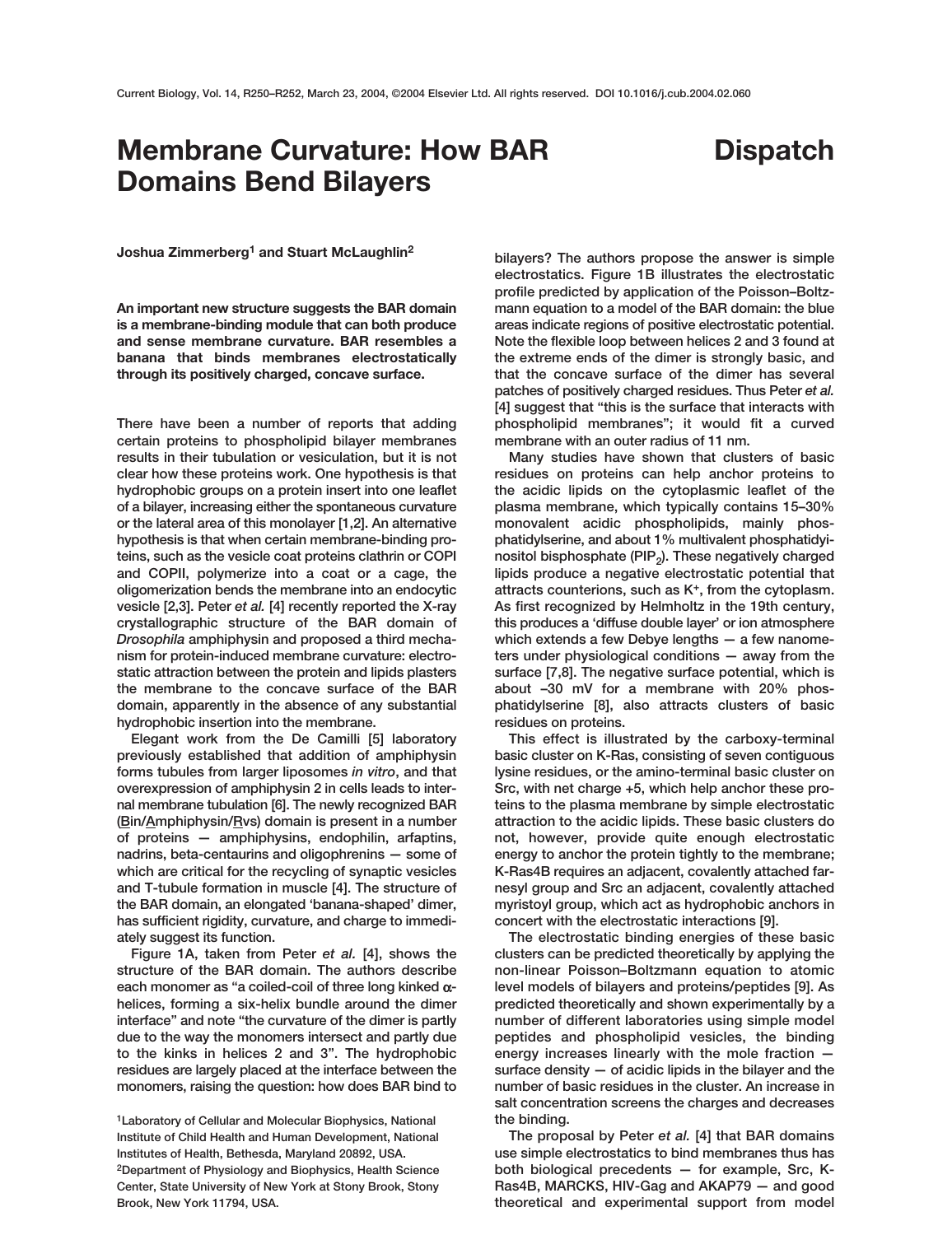**membrane studies with simple peptides. For example, peptides with three, five and seven basic residues —**  $Lys<sub>3</sub>$ , Lys<sub>5</sub> and Lys<sub>7</sub>  $-$  bind to vesicles containing 30% **phosphatidylserine with energies of 3, 5 and 7 kcal mol–1, respectively [9]. If the membrane contains only half as much phosphatidylserine, then ten rather than five basic residues are required to produce a binding energy of 5 kcal mol–1.**

**The hypothesis that the ability of** *Drosophilia* **amphiphysin to tubulate liposomes** *in vitro* **depends on simple electrostatic interaction of the BAR domain with acidic lipids is strongly supported by mutagenesis experiments. Peter** *et al.* **[4] mutated pairs of positively charged residues — lysine and arginine — to negatively charged glutamate in both the disordered loop and the concave face, that is, the ends and inner surface of the banana. As expected, the mutations reduced the binding to liposomes and inhibited tubulation of liposomes. Similar mutations in mammalian amphiphysins were also effective. Earlier work by Takei** *et al.* **[5] showed that amphiphysin-induced tubulation of vesicles formed from mixtures of the zwitterionic lipid phosphatidylcholine and the acidic lipid phosphatidylserine increased in parallel with the mole fraction of phosphatidylserine, which is also consonant with simple electrostatic interactions.**

**BAR will induce curvature only if the electrostatic binding energy is greater than the energy required to bend the membrane. We can crudely estimate these bending energies if we assume a standard bilayer** bending modulus  $(k_b)$  of ~20  $k_B T$  [10, 11] where  $k_B$  is **Boltzmann's constant, and T the temperature in degrees Kelvin. If we assume at half-maximal packing each BAR domain occupies about one-fourth of a cylinder of length (L) = 5 nm and radius (R) 11 nm (Figure 1), then the bending energy for a spontaneously flat membrane to become such a cylinder is given by**  $E_b =$  $\pi$ k<sub>b</sub>L/R = 28 k<sub>B</sub>T [10,11]. Then each BAR domain needs  $7 \text{ k}_{\text{B}}$ T, or about 5 kcal mol<sup>-1</sup>, to bend a membrane into **a tube of diameter 22 nm. From model membrane studies with peptides, we expect at least 5–10 basic residues will be required to produce an electrostatic interaction that is strong enough to bend the bilayer, which agrees qualitatively with the reported structure and mutation results [4].**

**If a biological membrane has more bending rigidity** than the nominal 20  $k_BT$  [10], or if a protein's BAR **domain has fewer basic residues in the concave surface, then the BAR domain might not be able to bend the membrane. The electrostatic binding mechanism described above would, however, explain a new putative function for BAR, that of a curvature sensor [4]. It takes about as much work to bind to a membrane as to deform it into a tube of 11 nm, so membrane affinity should be much tighter for membranes that have geometric curvature approaching that of the BAR domain. In fact, Bigay** *et al.* **[12] have proposed that ArfGAP may act as a curvature sensor in COPImediated vesicle coat assembly, as they found that the curvature of the liposomes used in their assay strongly affected ArfGAP binding.**

**Peter** *et al.* **[4] note that none of the BAR domains they tested exhibits strong lipid specificity, as expected**



**Figure 1. Structure of BAR domain of** *Drosophila* **amphiphysin [4].** 

**BAR is a homodimer of** α**-helical bundles with extensive overlap; the two subunits are colored green and purple. The ends and concave surface have a number of basic residues, some of which are shown here. (A) Ribbon rendering. (B) Electrostatic equipotential surfaces in 0.1 M KCl (red =**  $-k_B T/e =$  $-25$  mV; blue =  $+k_B T/e$ ) calculated from the Poisson–Boltzmann **equation and displayed using GRASP. Figure 1B generously provided by Diana Murray.**

**for simple electrostatic interactions. A neighboring PH or PX domain might, however, confer such specificity, and might also be required to help anchor the BAR domain to membranes. Several proteins with BAR domains do have adjacent PH, PX or basic domains that should provide additional lipid interactions. Peters** *et al.* **[4] suggest that the PH or PX domains (reviewed in [13]) and BAR domains could act together, with the former targeting the protein and the latter detecting membrane curvature. This suggestion is supported by their experiments showing that a protein construct with a 'BAR plus PH' domain localizes to membrane tubules, but that constructs with a point mutation in either domain are distributed throughout the cytoplasm [4].** 

**There is a straightforward biophysical basis for this phenomenon: spatial juxtaposition of two membranebinding sites produces a synergism or apparent cooperativity in their binding (see references in [14]). For example, the membrane binding energies add — or the binding constants multiply — for the two moieties that anchor Src to membranes, a myristate and adjacent cluster of basic residues [9]. Peter** *et al.* **[4] thus suggest the membrane curvature-sensing BAR domain could act together with another membrane-binding domain, a PH domain for example, as a coincidence counter, sensing both membrane curvature and the presence of specific lipids.**

**Protein kinase C (PKC) is a well established example of a coincidence counter, or logical AND gate: it requires both the lipid diacylglycerol (DAG) and Ca2+ for effective activation. Binding of DAG to PKC's C1 domain, and phosphatidylserine to its Ca2+-activated C2 domain, are required to produce effective translocation of PKC to the plasma membrane. This leads to concomitant activation of the kinase, as membrane binding of C1 and C2 domains removes the amino-terminal**